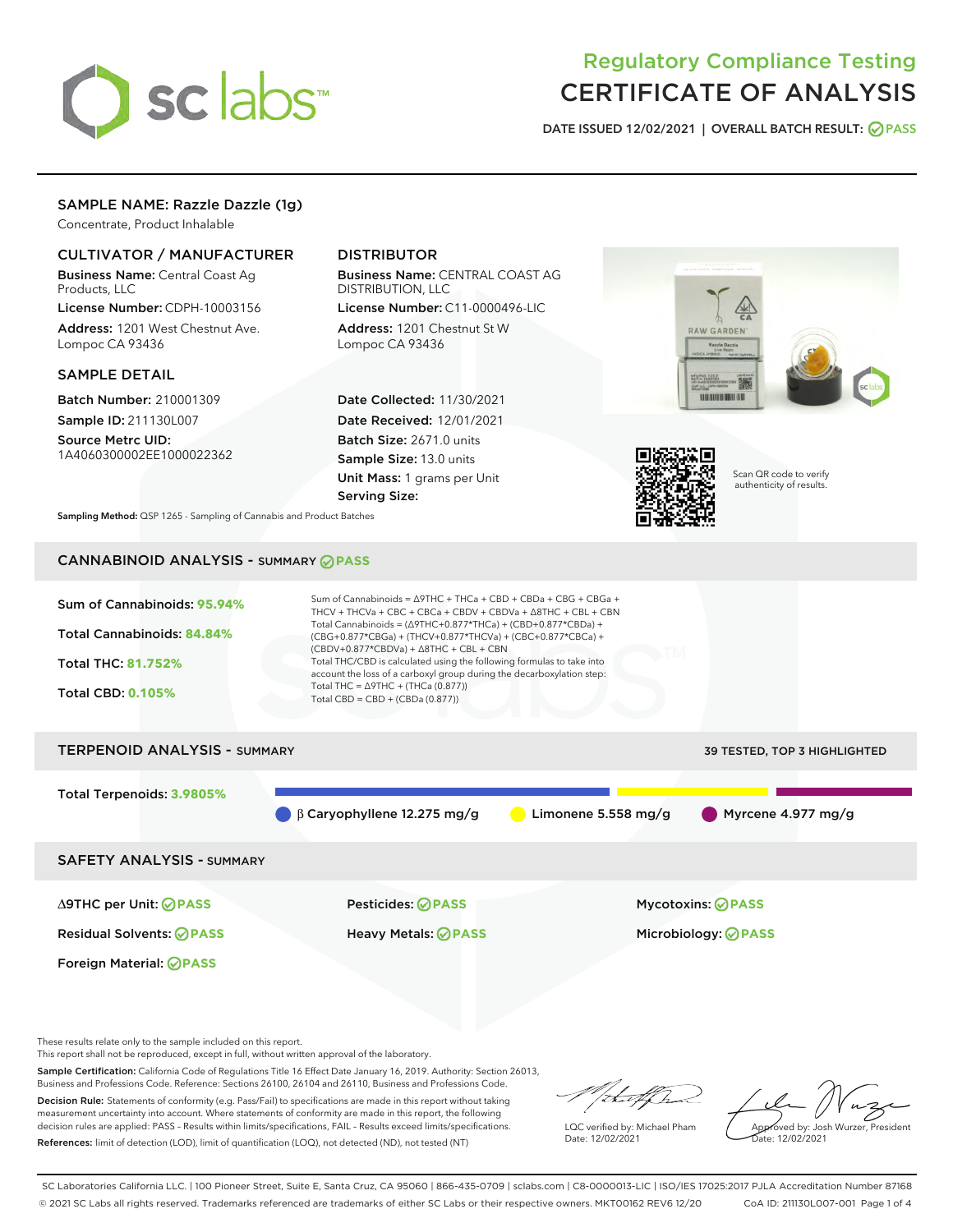



RAZZLE DAZZLE (1G) | DATE ISSUED 12/02/2021 | OVERALL BATCH RESULT: @ PASS

#### CANNABINOID TEST RESULTS - 12/02/2021 2 PASS

Tested by high-performance liquid chromatography with diode-array detection (HPLC-DAD). **Method:** QSP 1157 - Analysis of Cannabinoids by HPLC-DAD

#### TOTAL CANNABINOIDS: **84.84%**

Total Cannabinoids (Total THC) + (Total CBD) + (Total CBG) + (Total THCV) + (Total CBC) + (Total CBDV) + ∆8THC + CBL + CBN

TOTAL THC: **81.752%** Total THC (∆9THC+0.877\*THCa)

TOTAL CBD: **0.105%**

Total CBD (CBD+0.877\*CBDa)

TOTAL CBG: 2.02% Total CBG (CBG+0.877\*CBGa)

TOTAL THCV: 0.336% Total THCV (THCV+0.877\*THCVa)

TOTAL CBC: 0.63% Total CBC (CBC+0.877\*CBCa)

TOTAL CBDV: ND Total CBDV (CBDV+0.877\*CBDVa)

| <b>COMPOUND</b>  | LOD/LOQ<br>(mg/g)          | <b>MEASUREMENT</b><br><b>UNCERTAINTY</b><br>(mg/g) | <b>RESULT</b><br>(mg/g) | <b>RESULT</b><br>(%) |
|------------------|----------------------------|----------------------------------------------------|-------------------------|----------------------|
| <b>THCa</b>      | 0.05/0.14                  | ±22.413                                            | 872.11                  | 87.211               |
| <b>A9THC</b>     | 0.06 / 0.26                | ±1.812                                             | 52.68                   | 5.268                |
| <b>CBGa</b>      | 0.1/0.2                    | ±0.99                                              | 19.0                    | 1.90                 |
| <b>CBCa</b>      | 0.07/0.28                  | ±0.290                                             | 5.94                    | 0.594                |
| <b>THCVa</b>     | 0.07 / 0.20                | ±0.183                                             | 3.83                    | 0.383                |
| <b>CBG</b>       | 0.06/0.19                  | ±0.138                                             | 3.50                    | 0.350                |
| <b>CBDa</b>      | 0.02/0.19                  | ±0.035                                             | 1.20                    | 0.120                |
| <b>CBC</b>       | 0.2 / 0.5                  | ±0.03                                              | 1.1                     | 0.11                 |
| $\triangle$ 8THC | 0.1 / 0.4                  | N/A                                                | <b>ND</b>               | <b>ND</b>            |
| <b>THCV</b>      | 0.1 / 0.2                  | N/A                                                | <b>ND</b>               | <b>ND</b>            |
| <b>CBD</b>       | 0.07/0.29                  | N/A                                                | <b>ND</b>               | <b>ND</b>            |
| <b>CBDV</b>      | 0.04 / 0.15                | N/A                                                | <b>ND</b>               | <b>ND</b>            |
| <b>CBDVa</b>     | 0.03 / 0.53                | N/A                                                | <b>ND</b>               | <b>ND</b>            |
| <b>CBL</b>       | 0.06 / 0.24                | N/A                                                | <b>ND</b>               | <b>ND</b>            |
| <b>CBN</b>       | 0.1 / 0.3                  | N/A                                                | <b>ND</b>               | <b>ND</b>            |
|                  | <b>SUM OF CANNABINOIDS</b> |                                                    | 959.4 mg/g              | 95.94%               |

#### **UNIT MASS: 1 grams per Unit**

| ∆9THC per Unit                        | 1120 per-package limit | 52.68 mg/unit  | <b>PASS</b> |
|---------------------------------------|------------------------|----------------|-------------|
| <b>Total THC per Unit</b>             |                        | 817.52 mg/unit |             |
| <b>CBD</b> per Unit                   |                        | <b>ND</b>      |             |
| <b>Total CBD per Unit</b>             |                        | $1.05$ mg/unit |             |
| Sum of Cannabinoids<br>per Unit       |                        | 959.4 mg/unit  |             |
| <b>Total Cannabinoids</b><br>per Unit |                        | 848.4 mg/unit  |             |

| <b>COMPOUND</b>        | LOD/LOQ<br>(mg/g) | EASUREIVI<br><b>UNCERTAINTY</b><br>(mg/g) | <b>RESULT</b><br>(mg/g)                         | <b>RESULT</b><br>(%) |
|------------------------|-------------------|-------------------------------------------|-------------------------------------------------|----------------------|
| $\beta$ Caryophyllene  | 0.004 / 0.012     | ±0.4370                                   | 12.275                                          | 1.2275               |
| Limonene               | 0.005 / 0.016     | ±0.0795                                   | 5.558                                           | 0.5558               |
| <b>Myrcene</b>         | 0.008 / 0.025     | ±0.0642                                   | 4.977                                           | 0.4977               |
| $\alpha$ Humulene      | 0.009/0.029       | ±0.1157                                   | 3.605                                           | 0.3605               |
| $\alpha$ Bisabolol     | 0.008 / 0.026     | ±0.1511                                   | 2.830                                           | 0.2830               |
| Linalool               | 0.009 / 0.032     | ±0.0602                                   | 1.585                                           | 0.1585               |
| Terpinolene            | 0.008 / 0.026     | ±0.0281                                   | 1.371                                           | 0.1371               |
| Terpineol              | 0.016 / 0.055     | ±0.0608                                   | 0.990                                           | 0.0990               |
| Ocimene                | 0.011 / 0.038     | ±0.0303                                   | 0.943                                           | 0.0943               |
| Fenchol                | 0.010 / 0.034     | ±0.0310                                   | 0.800                                           | 0.0800               |
| Guaiol                 | 0.009 / 0.030     | ±0.0367                                   | 0.778                                           | 0.0778               |
| $\beta$ Pinene         | 0.004 / 0.014     | ±0.0083                                   | 0.724                                           | 0.0724               |
| Caryophyllene<br>Oxide | 0.010 / 0.033     | ±0.0329                                   | 0.715                                           | 0.0715               |
| trans-β-Farnesene      | 0.008 / 0.025     | ±0.0223                                   | 0.628                                           | 0.0628               |
| $\alpha$ Pinene        | 0.005 / 0.017     | ±0.0054                                   | 0.623                                           | 0.0623               |
| <b>Nerolidol</b>       | 0.009/0.028       | ±0.0341                                   | 0.542                                           | 0.0542               |
| <b>Borneol</b>         | 0.005 / 0.016     | ±0.0101                                   | 0.240                                           | 0.0240               |
| Fenchone               | 0.009/0.028       | ±0.0045                                   | 0.154                                           | 0.0154               |
| Citronellol            | 0.003 / 0.010     | ±0.0053                                   | 0.108                                           | 0.0108               |
| Valencene              | 0.009 / 0.030     | ±0.0059                                   | 0.086                                           | 0.0086               |
| Camphene               | 0.005 / 0.015     | ±0.0009                                   | 0.079                                           | 0.0079               |
| $\alpha$ Cedrene       | 0.005 / 0.016     | ±0.0011                                   | 0.036                                           | 0.0036               |
| $\alpha$ Phellandrene  | 0.006 / 0.020     | ±0.0005                                   | 0.034                                           | 0.0034               |
| Sabinene Hydrate       | 0.006 / 0.022     | ±0.0012                                   | 0.032                                           | 0.0032               |
| $\gamma$ Terpinene     | 0.006 / 0.018     | ±0.0005                                   | 0.030                                           | 0.0030               |
| $\alpha$ Terpinene     | 0.005 / 0.017     | ±0.0004                                   | 0.026                                           | 0.0026               |
| 3 Carene               | 0.005 / 0.018     | ±0.0003                                   | 0.024                                           | 0.0024               |
| Geraniol               | 0.002 / 0.007     | ±0.0005                                   | 0.012                                           | 0.0012               |
| Sabinene               | 0.004 / 0.014     | N/A                                       | <loq< th=""><th><loq< th=""></loq<></th></loq<> | <loq< th=""></loq<>  |
| p-Cymene               | 0.005 / 0.016     | N/A                                       | <loq< th=""><th><loq< th=""></loq<></th></loq<> | <loq< th=""></loq<>  |
| Eucalyptol             | 0.006 / 0.018     | N/A                                       | <loq< th=""><th><loq< th=""></loq<></th></loq<> | <loq< th=""></loq<>  |
| Nerol                  | 0.003 / 0.011     | N/A                                       | <loq< th=""><th><loq< th=""></loq<></th></loq<> | <loq< th=""></loq<>  |
| (-)-Isopulegol         | 0.005 / 0.016     | N/A                                       | <b>ND</b>                                       | ND                   |
| Camphor                | 0.006 / 0.019     | N/A                                       | ND                                              | ND                   |
| Isoborneol             | 0.004 / 0.012     | N/A                                       | ND                                              | ND                   |
| Menthol                | 0.008 / 0.025     | N/A                                       | <b>ND</b>                                       | ND                   |
| R-(+)-Pulegone         | 0.003 / 0.011     | N/A                                       | ND                                              | ND                   |
| <b>Geranyl Acetate</b> | 0.004 / 0.014     | N/A                                       | ND                                              | ND                   |
| Cedrol                 | 0.008 / 0.027     | N/A                                       | <b>ND</b>                                       | ND                   |

TOTAL TERPENOIDS 39.805 mg/g 3.9805%

SC Laboratories California LLC. | 100 Pioneer Street, Suite E, Santa Cruz, CA 95060 | 866-435-0709 | sclabs.com | C8-0000013-LIC | ISO/IES 17025:2017 PJLA Accreditation Number 87168 © 2021 SC Labs all rights reserved. Trademarks referenced are trademarks of either SC Labs or their respective owners. MKT00162 REV6 12/20 CoA ID: 211130L007-001 Page 2 of 4

# TERPENOID TEST RESULTS - 12/02/2021

Terpene analysis utilizing gas chromatography-flame ionization detection (GC-FID). **Method:** QSP 1192 - Analysis of Terpenoids by GC-FID

MEACUREMENT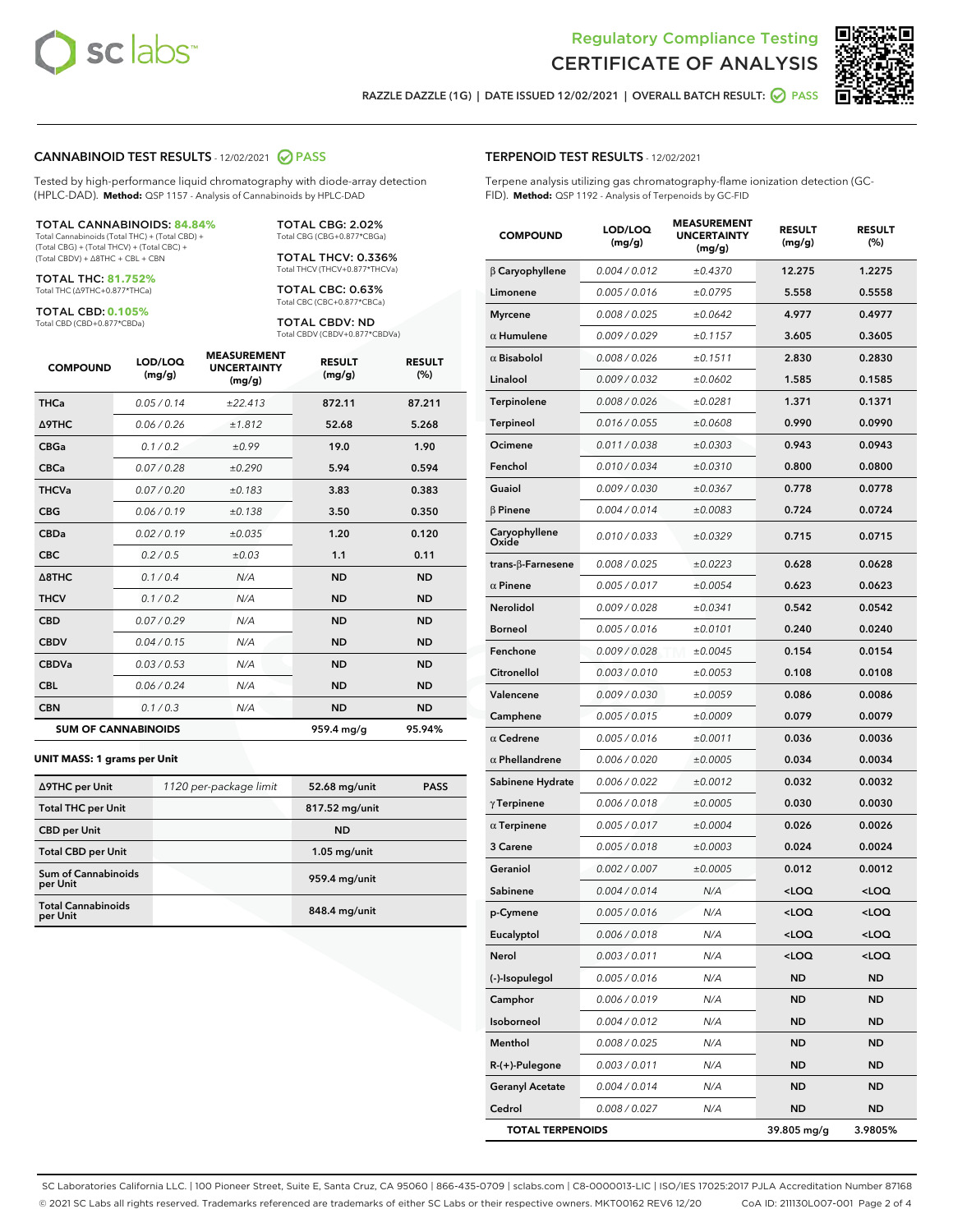



RAZZLE DAZZLE (1G) | DATE ISSUED 12/02/2021 | OVERALL BATCH RESULT:  $\bigcirc$  PASS

# CATEGORY 1 PESTICIDE TEST RESULTS - 12/01/2021 2 PASS

Pesticide and plant growth regulator analysis utilizing high-performance liquid chromatography-mass spectrometry (HPLC-MS) or gas chromatography-mass spectrometry (GC-MS). \*GC-MS utilized where indicated. **Method:** QSP 1212 - Analysis of Pesticides and Mycotoxins by LC-MS or QSP 1213 - Analysis of Pesticides by GC-MS

| <b>COMPOUND</b>             | LOD/LOQ<br>$(\mu g/g)$ | <b>ACTION</b><br><b>LIMIT</b><br>$(\mu g/g)$ | <b>MEASUREMENT</b><br><b>UNCERTAINTY</b><br>$(\mu g/g)$ | <b>RESULT</b><br>$(\mu g/g)$ | <b>RESULT</b> |
|-----------------------------|------------------------|----------------------------------------------|---------------------------------------------------------|------------------------------|---------------|
| Aldicarb                    | 0.03 / 0.08            | $\ge$ LOD                                    | N/A                                                     | <b>ND</b>                    | <b>PASS</b>   |
| Carbofuran                  | 0.02 / 0.05            | $\ge$ LOD                                    | N/A                                                     | <b>ND</b>                    | <b>PASS</b>   |
| Chlordane*                  | 0.03 / 0.08            | $\ge$ LOD                                    | N/A                                                     | <b>ND</b>                    | <b>PASS</b>   |
| Chlorfenapyr*               | 0.03/0.10              | $\ge$ LOD                                    | N/A                                                     | <b>ND</b>                    | <b>PASS</b>   |
| Chlorpyrifos                | 0.02 / 0.06            | $\ge$ LOD                                    | N/A                                                     | <b>ND</b>                    | <b>PASS</b>   |
| Coumaphos                   | 0.02 / 0.07            | $\ge$ LOD                                    | N/A                                                     | <b>ND</b>                    | <b>PASS</b>   |
| Daminozide                  | 0.02 / 0.07            | $\ge$ LOD                                    | N/A                                                     | <b>ND</b>                    | <b>PASS</b>   |
| <b>DDVP</b><br>(Dichlorvos) | 0.03/0.09              | $>$ LOD                                      | N/A                                                     | <b>ND</b>                    | <b>PASS</b>   |
| Dimethoate                  | 0.03 / 0.08            | $\ge$ LOD                                    | N/A                                                     | <b>ND</b>                    | <b>PASS</b>   |
| Ethoprop(hos)               | 0.03/0.10              | $>$ LOD                                      | N/A                                                     | <b>ND</b>                    | <b>PASS</b>   |
| Etofenprox                  | 0.02 / 0.06            | $\ge$ LOD                                    | N/A                                                     | <b>ND</b>                    | <b>PASS</b>   |
| Fenoxycarb                  | 0.03 / 0.08            | $\ge$ LOD                                    | N/A                                                     | <b>ND</b>                    | <b>PASS</b>   |
| Fipronil                    | 0.03/0.08              | $\ge$ LOD                                    | N/A                                                     | <b>ND</b>                    | <b>PASS</b>   |
| Imazalil                    | 0.02 / 0.06            | $\geq$ LOD                                   | N/A                                                     | <b>ND</b>                    | <b>PASS</b>   |
| <b>Methiocarb</b>           | 0.02 / 0.07            | $\ge$ LOD                                    | N/A                                                     | <b>ND</b>                    | <b>PASS</b>   |
| Methyl<br>parathion         | 0.03/0.10              | $\ge$ LOD                                    | N/A                                                     | <b>ND</b>                    | <b>PASS</b>   |
| <b>Mevinphos</b>            | 0.03/0.09              | $\ge$ LOD                                    | N/A                                                     | <b>ND</b>                    | <b>PASS</b>   |
| Paclobutrazol               | 0.02 / 0.05            | $>$ LOD                                      | N/A                                                     | <b>ND</b>                    | <b>PASS</b>   |
| Propoxur                    | 0.03 / 0.09            | $\ge$ LOD                                    | N/A                                                     | <b>ND</b>                    | <b>PASS</b>   |
| Spiroxamine                 | 0.03 / 0.08            | $\ge$ LOD                                    | N/A                                                     | <b>ND</b>                    | <b>PASS</b>   |
| Thiacloprid                 | 0.03/0.10              | $\ge$ LOD                                    | N/A                                                     | <b>ND</b>                    | <b>PASS</b>   |

#### CATEGORY 2 PESTICIDE TEST RESULTS - 12/01/2021 @ PASS

| <b>COMPOUND</b>          | LOD/LOO<br>$(\mu g/g)$ | <b>ACTION</b><br>LIMIT<br>$(\mu g/g)$ | <b>MEASUREMENT</b><br><b>UNCERTAINTY</b><br>$(\mu g/g)$ | <b>RESULT</b><br>$(\mu g/g)$ | <b>RESULT</b> |  |
|--------------------------|------------------------|---------------------------------------|---------------------------------------------------------|------------------------------|---------------|--|
| Abamectin                | 0.03/0.10              | 0.1                                   | N/A                                                     | <b>ND</b>                    | <b>PASS</b>   |  |
| Acephate                 | 0.02/0.07              | 0.1                                   | N/A                                                     | <b>ND</b>                    | <b>PASS</b>   |  |
| Acequinocyl              | 0.02/0.07              | 0.1                                   | N/A                                                     | <b>ND</b>                    | <b>PASS</b>   |  |
| Acetamiprid              | 0.02 / 0.05            | 0.1                                   | N/A                                                     | <b>ND</b>                    | <b>PASS</b>   |  |
| Azoxystrobin             | 0.02/0.07              | 0.1                                   | N/A                                                     | <b>ND</b>                    | <b>PASS</b>   |  |
| <b>Bifenazate</b>        | 0.01 / 0.04            | 0.1                                   | N/A                                                     | <b>ND</b>                    | <b>PASS</b>   |  |
| <b>Bifenthrin</b>        | 0.02 / 0.05            | 3                                     | N/A                                                     | <b>ND</b>                    | <b>PASS</b>   |  |
| <b>Boscalid</b>          | 0.03/0.09              | 0.1                                   | N/A                                                     | <b>ND</b>                    | <b>PASS</b>   |  |
| Captan                   | 0.19/0.57              | 0.7                                   | N/A                                                     | <b>ND</b>                    | <b>PASS</b>   |  |
| Carbaryl                 | 0.02/0.06              | 0.5                                   | N/A                                                     | <b>ND</b>                    | <b>PASS</b>   |  |
| Chlorantranilip-<br>role | 0.04/0.12              | 10                                    | N/A                                                     | <b>ND</b>                    | <b>PASS</b>   |  |
| Clofentezine             | 0.03/0.09              | 0.1                                   | N/A                                                     | <b>ND</b>                    | <b>PASS</b>   |  |

|  | <b>CATEGORY 2 PESTICIDE TEST RESULTS</b> - 12/01/2021 continued |
|--|-----------------------------------------------------------------|
|--|-----------------------------------------------------------------|

| <b>COMPOUND</b>               | LOD/LOQ<br>(µg/g) | <b>ACTION</b><br>LIMIT<br>$(\mu g/g)$ | <b>MEASUREMENT</b><br><b>UNCERTAINTY</b><br>$(\mu g/g)$ | <b>RESULT</b><br>(µg/g) | <b>RESULT</b> |
|-------------------------------|-------------------|---------------------------------------|---------------------------------------------------------|-------------------------|---------------|
| Cyfluthrin                    | 0.12 / 0.38       | $\overline{2}$                        | N/A                                                     | <b>ND</b>               | <b>PASS</b>   |
| Cypermethrin                  | 0.11 / 0.32       | 1                                     | N/A                                                     | <b>ND</b>               | <b>PASS</b>   |
| Diazinon                      | 0.02 / 0.05       | 0.1                                   | N/A                                                     | ND                      | <b>PASS</b>   |
| Dimethomorph                  | 0.03 / 0.09       | $\overline{\mathcal{L}}$              | N/A                                                     | <b>ND</b>               | <b>PASS</b>   |
| Etoxazole                     | 0.02 / 0.06       | 0.1                                   | N/A                                                     | ND                      | <b>PASS</b>   |
| Fenhexamid                    | 0.03 / 0.09       | 0.1                                   | N/A                                                     | ND                      | <b>PASS</b>   |
| Fenpyroximate                 | 0.02 / 0.06       | 0.1                                   | N/A                                                     | <b>ND</b>               | <b>PASS</b>   |
| Flonicamid                    | 0.03 / 0.10       | 0.1                                   | N/A                                                     | ND                      | <b>PASS</b>   |
| Fludioxonil                   | 0.03 / 0.10       | 0.1                                   | N/A                                                     | ND                      | <b>PASS</b>   |
| Hexythiazox                   | 0.02 / 0.07       | 0.1                                   | N/A                                                     | <b>ND</b>               | <b>PASS</b>   |
| Imidacloprid                  | 0.04 / 0.11       | 5                                     | N/A                                                     | ND                      | <b>PASS</b>   |
| Kresoxim-methyl               | 0.02 / 0.07       | 0.1                                   | N/A                                                     | ND                      | <b>PASS</b>   |
| Malathion                     | 0.03 / 0.09       | 0.5                                   | N/A                                                     | <b>ND</b>               | <b>PASS</b>   |
| Metalaxyl                     | 0.02 / 0.07       | $\overline{c}$                        | N/A                                                     | ND                      | <b>PASS</b>   |
| Methomyl                      | 0.03 / 0.10       | $\mathcal{I}$                         | N/A                                                     | ND                      | <b>PASS</b>   |
| Myclobutanil                  | 0.03 / 0.09       | 0.1                                   | N/A                                                     | <b>ND</b>               | <b>PASS</b>   |
| Naled                         | 0.02 / 0.07       | 0.1                                   | N/A                                                     | <b>ND</b>               | <b>PASS</b>   |
| Oxamyl                        | 0.04 / 0.11       | 0.5                                   | N/A                                                     | ND                      | <b>PASS</b>   |
| Pentachloronitro-<br>benzene* | 0.03 / 0.09       | 0.1                                   | N/A                                                     | ND                      | <b>PASS</b>   |
| Permethrin                    | 0.04 / 0.12       | 0.5                                   | N/A                                                     | <b>ND</b>               | <b>PASS</b>   |
| Phosmet                       | 0.03 / 0.10       | 0.1                                   | N/A                                                     | ND                      | <b>PASS</b>   |
| Piperonylbu-<br>toxide        | 0.02 / 0.07       | 3                                     | N/A                                                     | ND                      | <b>PASS</b>   |
| Prallethrin                   | 0.03 / 0.08       | 0.1                                   | N/A                                                     | <b>ND</b>               | <b>PASS</b>   |
| Propiconazole                 | 0.02 / 0.07       | 0.1                                   | N/A                                                     | <b>ND</b>               | <b>PASS</b>   |
| Pyrethrins                    | 0.04 / 0.12       | 0.5                                   | N/A                                                     | ND                      | <b>PASS</b>   |
| Pyridaben                     | 0.02 / 0.07       | 0.1                                   | N/A                                                     | <b>ND</b>               | <b>PASS</b>   |
| Spinetoram                    | 0.02 / 0.07       | 0.1                                   | N/A                                                     | ND                      | <b>PASS</b>   |
| Spinosad                      | 0.02 / 0.07       | 0.1                                   | N/A                                                     | ND                      | <b>PASS</b>   |
| Spiromesifen                  | 0.02 / 0.05       | 0.1                                   | N/A                                                     | <b>ND</b>               | <b>PASS</b>   |
| Spirotetramat                 | 0.02 / 0.06       | 0.1                                   | N/A                                                     | ND                      | <b>PASS</b>   |
| Tebuconazole                  | 0.02 / 0.07       | 0.1                                   | N/A                                                     | ND                      | <b>PASS</b>   |
| Thiamethoxam                  | 0.03 / 0.10       | 5                                     | N/A                                                     | <b>ND</b>               | <b>PASS</b>   |
| Trifloxystrobin               | 0.03 / 0.08       | 0.1                                   | N/A                                                     | <b>ND</b>               | <b>PASS</b>   |

SC Laboratories California LLC. | 100 Pioneer Street, Suite E, Santa Cruz, CA 95060 | 866-435-0709 | sclabs.com | C8-0000013-LIC | ISO/IES 17025:2017 PJLA Accreditation Number 87168 © 2021 SC Labs all rights reserved. Trademarks referenced are trademarks of either SC Labs or their respective owners. MKT00162 REV6 12/20 CoA ID: 211130L007-001 Page 3 of 4